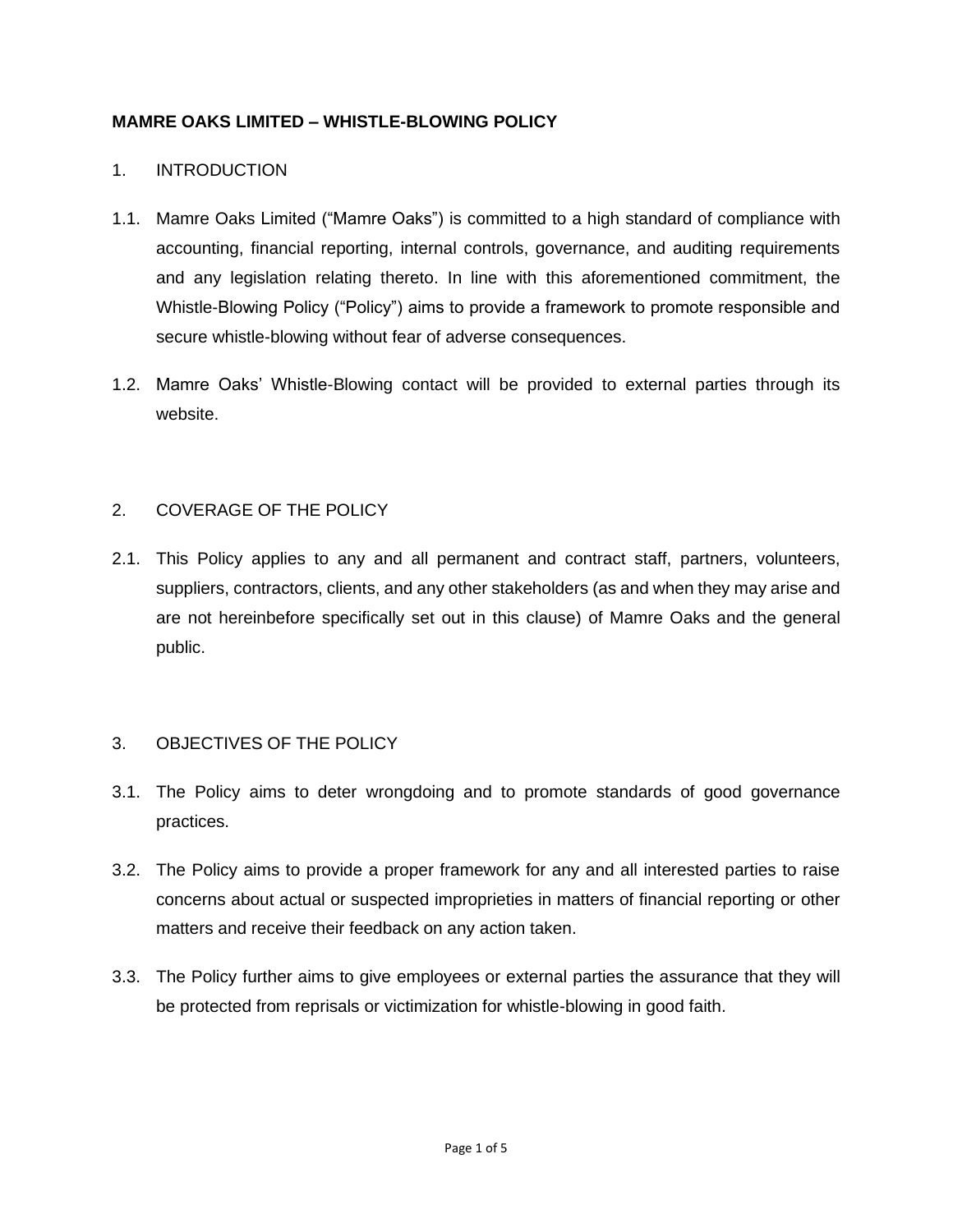### 4. REPORTABLE INCIDENTS

- 4.1. The following items are covered under the whistle-blowing policy :-
	- 4.1.1.Impropriety, corruption, acts of fraud, theft, and misuse of company's properties, assets, or resources;
	- 4.1.2.Conduct of an individual or group which is an offence or breach of law;
	- 4.1.3.Serious conflict of interest without disclosure;
	- 4.1.4.Breach of Mamre Oak's policies;
	- 4.1.5.General malpractice such as immoral, illegal or unethical conduct;
	- 4.1.6.Concealing information about any of the above malpractice or misconduct;
	- 4.1.7.Any other serious improper conduct that may cause financial or non-financial loss to Mamre Oaks Limited or damage its reputation;
	- 4.1.8.Manifestation of intention to mislead, deceive, or fraudulently influence any internal or external auditor in connection with the preparation, examination, audit or review of any financial statements or records of Mamre Oaks.
- 4.2. The abovementioned list is intended to give an indication of the kind of conduct which might be reportable under this Policy and is not meant to be exhaustive. In cases of doubt, the whistle-blower should consider consulting his/her immediate superior (unless the report is about said superior, in which case the whistle-blower should consult a member of the audit committee) or follow the procedure for reporting under this Policy.

# 5. PROTECTION AGAINST REPRISALS

5.1. Mamre Oaks prohibits discrimination, retaliation, or harassment of any kind against a whistle-blower who submits a complaint or report in good faith. If a staff member raises a genuine complaint pursuant to this Policy, he or she will not be at risk of losing his or her job or suffer from retribution or harassment as a result. Provided that the staff is acting in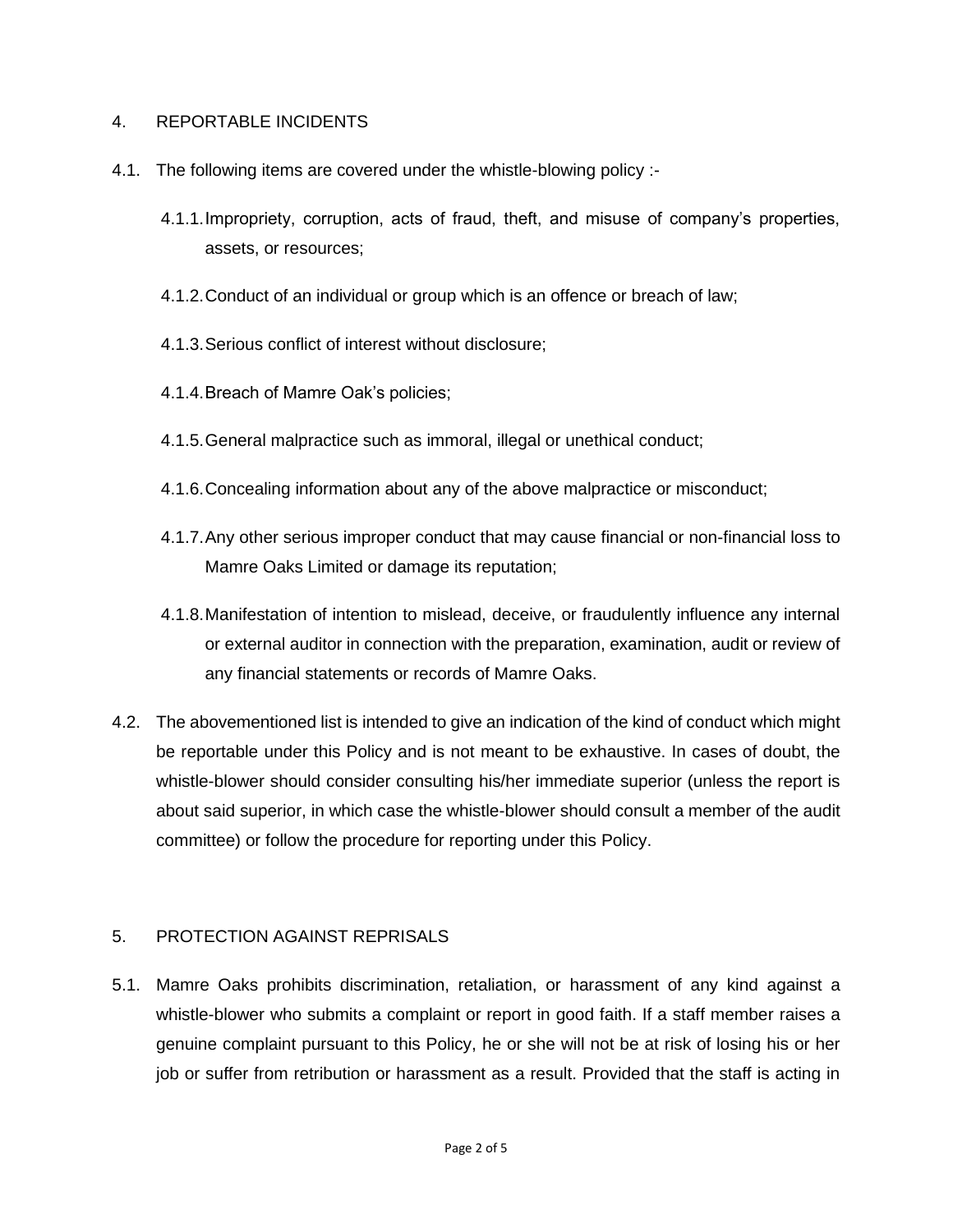good faith, it does not matter if he or she is mistaken. The Human Resources Committee will monitor for signs of harassment or victimization against the whistle-blower.

5.2. However, if an employee has made a frivolous, mischievous or malicious allegation, this will not be condoned by Mamre Oaks. Employees making such allegations will face disciplinary action in accordance with the recommendations made by the Chairman of the Governance & Audit Committee.

# 6. CONFIDENTIALITY

- 6.1. All complaints will be treated with strict confidentiality, except where :-
	- 6.1.1.Mamre Oaks is under a legal obligation to disclose information provided.
	- 6.1.2.Mamre Oaks is obliged by Caritas Singapore to disclose the complaint to Caritas Singapore.
	- 6.1.3.The information is already in the public domain.
- 6.2. In the event that personal information is provided in the complaint, the complainant's personal information will not be divulged to anyone except those in the Governance & Audit Committee, except in the exceptions listed in 6.1 above.

# 7. EFFECTIVE DATE

7.1. This Policy supersedes and replaces all earlier draft versions and is effective from the date of its approval by the Board of Mamre Oaks.

# 8. WHISTLE-BLOWING PROCEDURE

8.1. Employees may report his or her complaint in good faith to his/her immediate supervisor.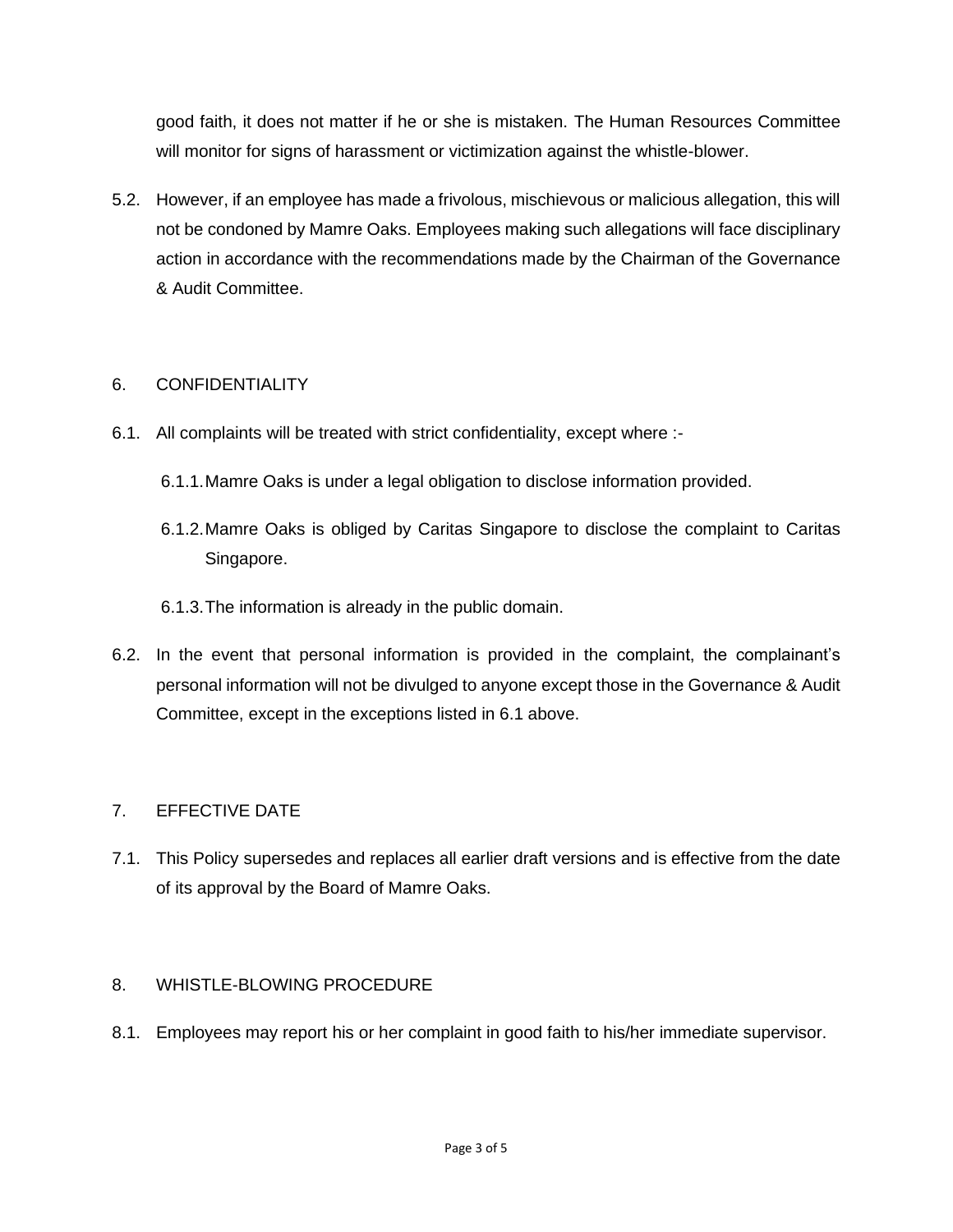- 8.2. Alternatively, any interested person covered by this Policy (including employees) may report via email to <governancecommittee@mamreoaks.sg>, which will be accessed by the Governance & Audit Committee. The Governance & Audit Committee may appoint a separate committee to investigate the complaint
- 8.3. If a prima facie case is established, a thorough investigation will be conducted. There may be circumstances where there is insufficient evidence to proceed, especially in the case of anonymous reporting.
- 8.4. If the complainant has provided his/her identity in the process of the complaint, the complainant will receive a preliminary report about the outcome of any investigations, detailing the following :-
	- 8.4.1.Acknowledgment of the complaint made;
	- 8.4.2.An indication of how the matter will be dealt with;
	- 8.4.3.Related information as to whether initial inquiries have been made;
	- 8.4.4.Related information to the complainant whether further investigation has been taken, and if not, the reasons for declining to take further investigation.
	- 8.4.5.If it is decided that investigations are to continue, the estimated turn-around time for a final response to be given.
- 8.5. After reporting the incident, the whistle-blower should refrain from confronting the accused person or making further investigation This investigation team may ask the whistle-blower for further information or clarification.
- 8.6. All whistle-blowing reports shall be investigated as soon as possible and should be resolved and details of the investigation reported to the Board of Directors within two months of receiving the complaint.
- 8.7. The Chairman of the Board of Directors will monitor and follow-up on the investigation and decide on the action to be taken, depending on the results of the investigation.
- 8.8. In the event that the complaint is against one particular Board Member or Management Committee member, the Chairman of the Board of Directors will make a recommendation